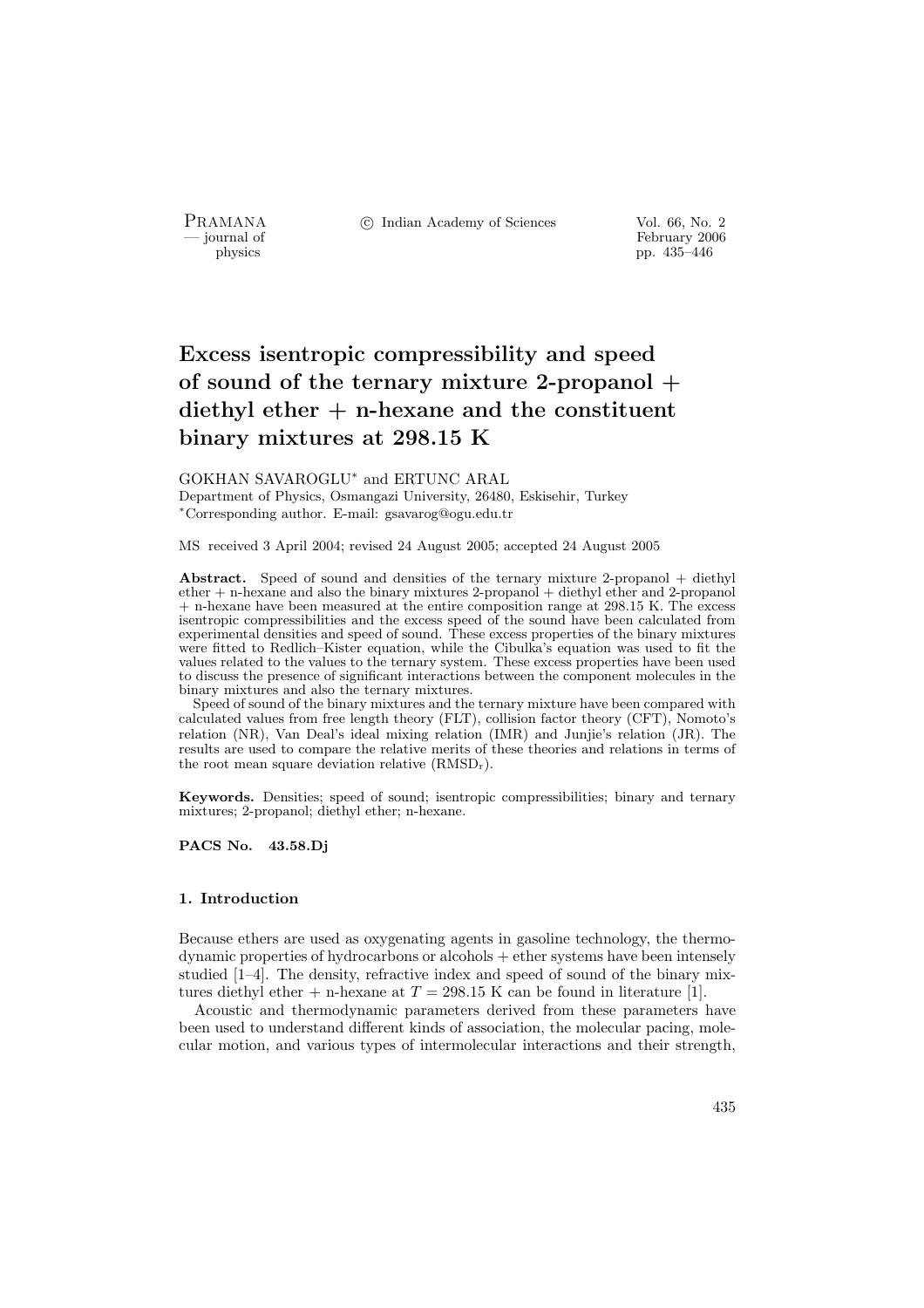influenced by the size in pure components and in the mixtures. Therefore, this work was undertaken in order to understand possible association and intermolecular interaction in 2-propanol + diethyl ether + n-hexane and the constituent binary mixtures.

The present study reports measurements of densities, speed of sound for 2 propanol+diethyl ether, 2-propanol + n-hexane and 2-propanol + diethyl ether + n-hexane at 298.15 K and atmospheric pressure. The experimental data were used to calculate the isentropic compressibilities,  $\kappa_{\rm s}$ , excess isentropic compressibilities,  $\kappa_{\rm s}^{\rm E}$ , and excess speed of sound,  $u^{\rm E}$ . These properties have been used to understand different kinds of association in pure components as well as in the binary and the ternary mixtures.

The data of binary systems were fitted to the Redlich–Kister equation [5] and the same was done for the ternary mixture through Cibulka's equation [6]. Because one has to deal with the liquid state, theoretical models have been used to predict the speed of sound and the isentropic compressibility. Free length theory (FLT) [7,8], collision factor theory (CFT) [9], Nomoto's relation (NR) [10], Van Deal's ideal mixing relation (IMR)  $[11]$  and Junjie's relation (JR)  $[12]$  have been used in this research work to compare their predictions with the present experimental values at 298.15 K.

#### 2. Experimental

The compounds used were 2-propanol ( $>99$  mass%), diethyl ether ( $>99.5$  mass%) and n-hexane  $(>99 \text{ mass})$  obtained from Merck. The purity of these compounds were checked by comparing measured densities and the speed of sound with those reported in literature. These compounds were used as received without further purification. The pure compound densities and speed of sound and isentropic compressibilities at 298.15 K are shown in table 1 together with literature values [1,13–19].

The mixtures in this research were determined by measurement of mass. All the mass measurements were preformed using an electronic balance (Scaltec, SBC22)

|                                        | 2-Propanol |                                                   | n-Hexane |                                            | Diethyl ether |                  |
|----------------------------------------|------------|---------------------------------------------------|----------|--------------------------------------------|---------------|------------------|
| Property                               | Exp.       | Lit.                                              | Exp.     | Lit.                                       | Exp.          | Lit.             |
| $\rho$ (g cm <sup>-3</sup> )           | 0.7813     | $0.7812^{\rm a}$<br>$0.78126^{\rm b}$<br>0.78089c | 0.6550   | 0.65493 <sup>f</sup><br>$0.65484^{\rm b}$  | 0.7083        | $0.7077^{\rm h}$ |
| $u \, (\text{m/s}^{-1})$               | 1140       | 1139 <sup>d</sup><br>$1141^e$<br>$1140.1^{\rm a}$ | 1078     | $1077.7^{\rm f}$<br>$1076.42$ <sup>g</sup> | 983           | 980 <sup>h</sup> |
| $\kappa_{\rm s}$ (T Pa <sup>-1</sup> ) | 985        |                                                   | 1314     |                                            | 1461          |                  |

Table 1. Physical properties of the pure components at 298.15 K.

<sup>a</sup>Ref. [13], <sup>b</sup>ref. [18], <sup>c</sup>ref. [14], <sup>d</sup>ref. [15], <sup>e</sup>ref. [16], <sup>f</sup>ref. [17], <sup>g</sup>ref. [19], <sup>h</sup>ref. [1].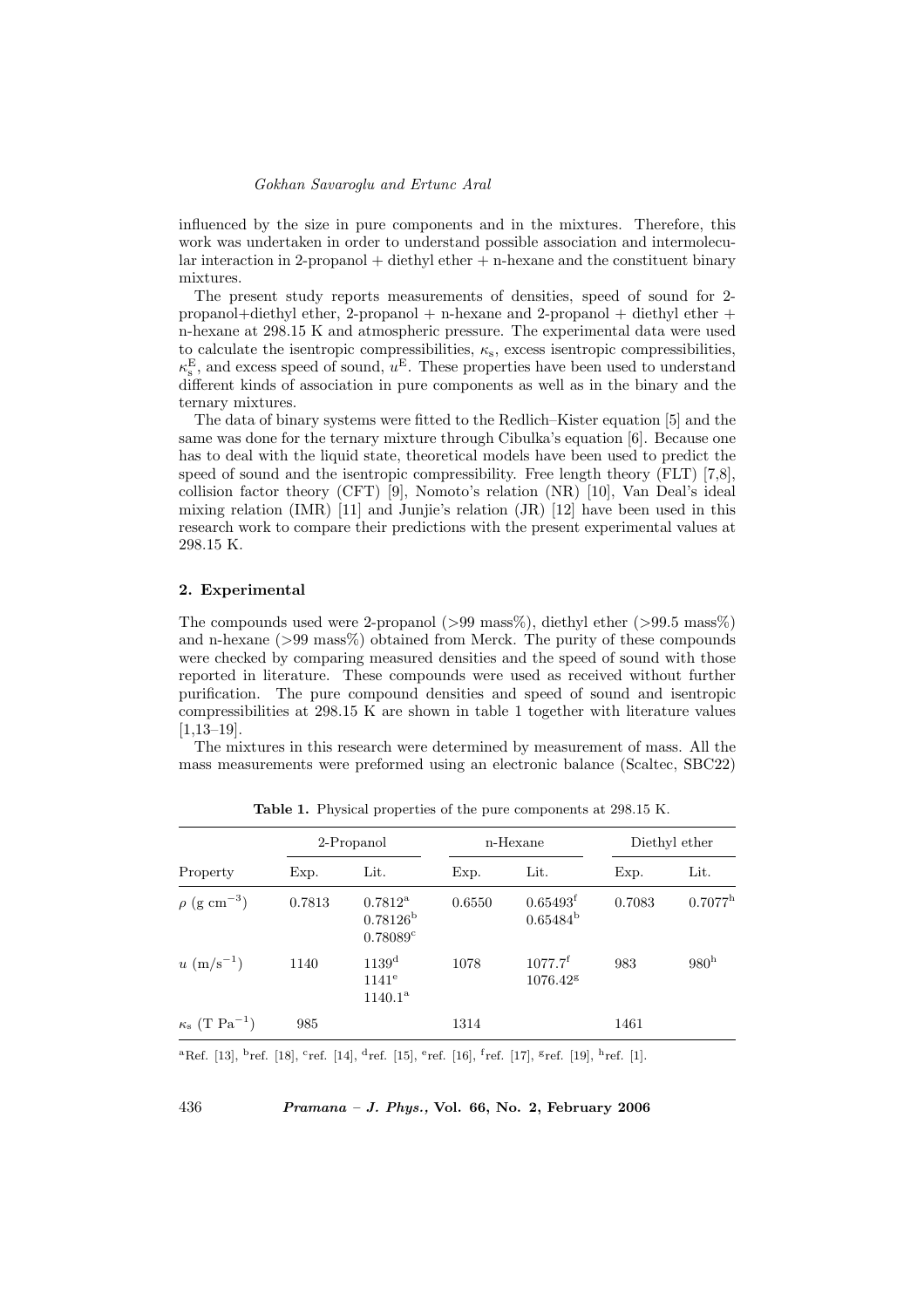accurate to 0.01 mg. The precision of the mole fraction is estimated to be better than  $\pm 1 \times 10^{-4}$ . The densities and speed of sound of both pure liquid and mixture were measured using a vibrating tube densimeter and sound analyser, Anton Paar DSA-5000, automatically thermostated at  $\pm 0.01$  K. The calibration of the apparatus was done with air and deionised double-distilled water.

## 3. Results and discussion

The values of density,  $\rho$ , speed of sound, u, isentropic compressibilities,  $\kappa_s$ , excess isentropic compressibilities,  $\kappa_s^{\text{E}}$  and excess speed of sound,  $u^{\text{E}}$ , for 2-propanol + diethyl ether, 2-propanol + n-hexane shown in table 2 and for 2-propanol + diethyl ether + n-hexane are shown in table 3 at 298.15 K and atmospheric pressure. The values of density,  $\rho$ , speed of sound, u, isentropic compressibilities,  $\kappa_s$ , excess isentropic compressibilities,  $\kappa_s^E$ , of diethyl ether + n-hexane have been reported in [1]. The isentropic compressibilities,  $\kappa_s$ , has been calculated using the Newton–

Table 2. Experimental densities,  $\rho$ , experimental speed of sound, u, and calculated  $\kappa_s$ ,  $\kappa_s^E$ , and  $u^E$  for 2-propanol (1) + diethyl ether (2) and 2-propanol  $(1)$  + n-hexane  $(3)$  binary mixtures at 298.15 K.

| $x_1$                                  | $\rho$<br>$(g \text{ cm}^{-3})$ | $\boldsymbol{u}$<br>$(m s^{-1})$ | $\kappa_{\rm s}$<br>$(T Pa^{-1})$ | $\kappa_{\rm s}^{\rm E}$<br>$(T Pa^{-1})$ | $u^{\rm E}$<br>$(m s^{-1})$ |  |  |
|----------------------------------------|---------------------------------|----------------------------------|-----------------------------------|-------------------------------------------|-----------------------------|--|--|
| 2-Propanol $(1)$ + diethyl ether $(2)$ |                                 |                                  |                                   |                                           |                             |  |  |
| 0.1139                                 | 0.7156                          | 998                              | 1403                              | $-23$                                     | 8                           |  |  |
| 0.2221                                 | 0.7230                          | 1011                             | 1353                              | $-38$                                     | 12                          |  |  |
| 0.2769                                 | 0.7268                          | 1019                             | 1325                              | $-46$                                     | 15                          |  |  |
| 0.3866                                 | 0.7354                          | 1035                             | 1269                              | $-59$                                     | 20                          |  |  |
| 0.5060                                 | 0.7441                          | 1055                             | 1207                              | $-68$                                     | 25                          |  |  |
| 0.5915                                 | 0.7501                          | 1068                             | 1169                              | $-66$                                     | 26                          |  |  |
| 0.6779                                 | 0.7559                          | 1081                             | 1132                              | $-59$                                     | 24                          |  |  |
| 0.8041                                 | 0.7658                          | 1104                             | 1071                              | $-46$                                     | 21                          |  |  |
| 0.9065                                 | 0.774                           | 1123                             | 1024                              | $-27$                                     | 13                          |  |  |
| 0.9500                                 | 0.7772                          | 1131                             | 1006                              | $-15$                                     | 8                           |  |  |
| 2-Propanol $(1)$ + n-hexane $(3)$      |                                 |                                  |                                   |                                           |                             |  |  |
| 0.0977                                 | 0.6662                          | 1075                             | $1299\,$                          | $\mathbf{1}$                              | $-3$                        |  |  |
| 0.1938                                 | 0.6717                          | 1070                             | 1300                              | 20                                        | $-9$                        |  |  |
| 0.2979                                 | 0.6824                          | 1070                             | 1280                              | 21                                        | $-11$                       |  |  |
| 0.4174                                 | 0.6957                          | 1074                             | 1246                              | 17                                        | $-10$                       |  |  |
| 0.5132                                 | 0.7068                          | 1079                             | 1215                              | 13                                        | $-9$                        |  |  |
| 0.6092                                 | 0.7186                          | 1086                             | 1180                              | 9                                         | $-7$                        |  |  |
| 0.7145                                 | 0.7324                          | 1095                             | 1139                              | 8                                         | $-6$                        |  |  |
| 0.8031                                 | 0.7449                          | 1105                             | 1100                              | $\overline{7}$                            | $-4$                        |  |  |
| 0.9035                                 | 0.7625                          | 1122                             | 1042                              | $\Omega$                                  | $-1$                        |  |  |
| 0.9466                                 | 0.7704                          | 1130                             | 1017                              | $^{-1}$                                   | $\theta$                    |  |  |

 $Pramana - J. Phys., Vol. 66, No. 2, February 2006  $437$$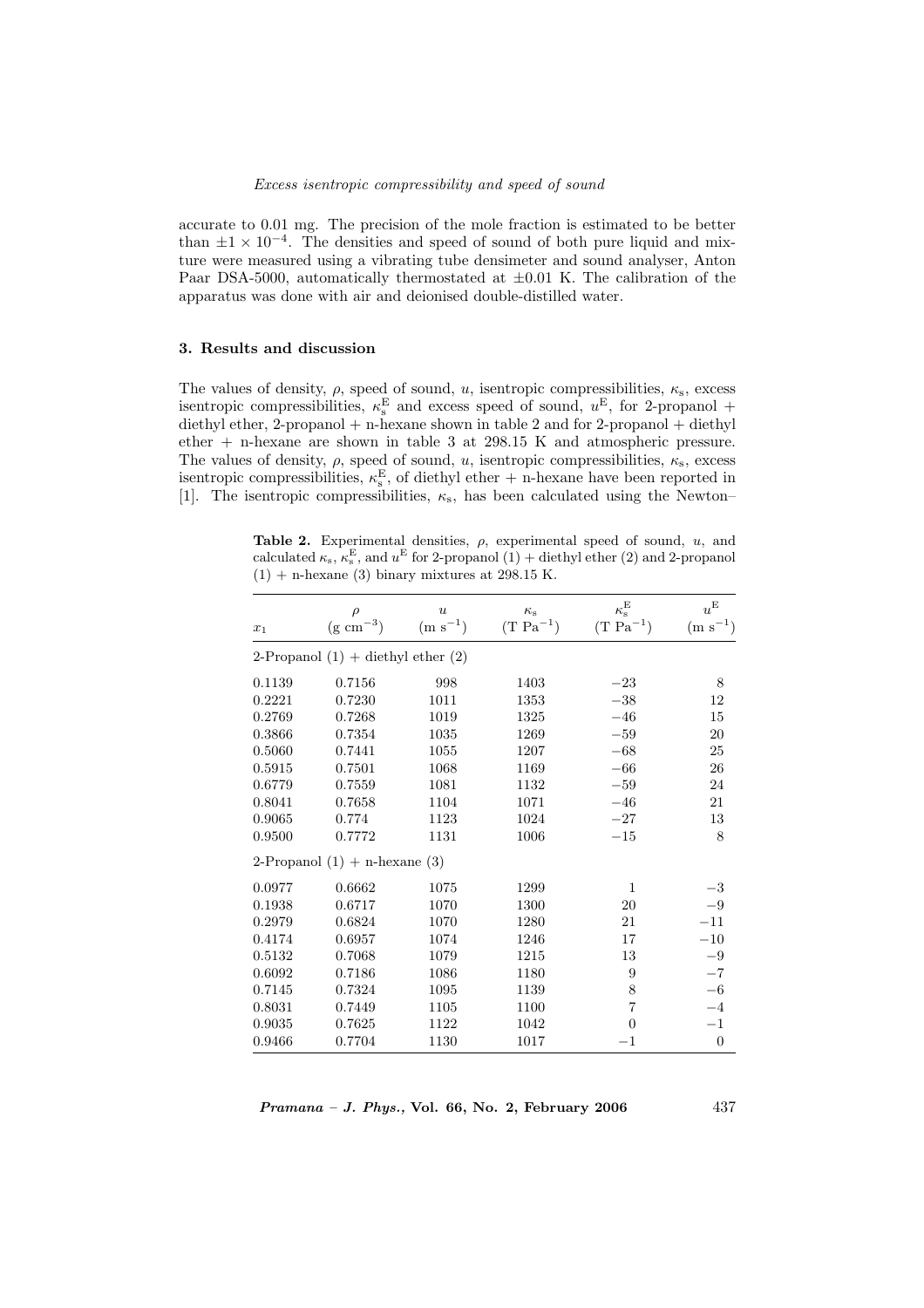| $x_1$        | $x_2$  |        |      |      | $\rho$ (g cm <sup>-3</sup> ) u (m s <sup>-1</sup> ) $\kappa$ (T Pa <sup>-1</sup> ) $\kappa$ <sup>E</sup> (T Pa <sup>-1</sup> ) u <sup>E</sup> (m s <sup>-1</sup> ) |                  |
|--------------|--------|--------|------|------|--------------------------------------------------------------------------------------------------------------------------------------------------------------------|------------------|
| 0.0696       | 0.8725 | 0.7091 | 999  | 1413 | $-15\,$                                                                                                                                                            | 5                |
| 0.0705       | 0.8130 | 0.7053 | 1003 | 1409 | $-9$                                                                                                                                                               | 3                |
| 0.0480       | 0.0859 | 0.6626 | 1065 | 1331 | 15                                                                                                                                                                 | $^{-6}$          |
| 0.0500       | 0.0700 | 0.6604 | 1068 | 1328 | 14                                                                                                                                                                 | $^{-4}$          |
| 0.1044       | 0.7912 | 0.7087 | 1010 | 1383 | $-26$                                                                                                                                                              | $\boldsymbol{9}$ |
| 0.1310       | 0.5940 | 0.6965 | 1019 | 1383 | 8                                                                                                                                                                  | $-3$             |
| 0.1084       | 0.5640 | 0.6939 | 1026 | 1369 | $-2$                                                                                                                                                               | 1                |
| 0.1100       | 0.4499 | 0.6862 | 1032 | 1368 | 14                                                                                                                                                                 | $-5$             |
| 0.1135       | 0.3671 | 0.6833 | 1042 | 1348 | 6                                                                                                                                                                  | $-3$             |
| 0.0970       | 0.2637 | 0.6734 | 1045 | 1360 | 27                                                                                                                                                                 | $-10$            |
| 0.1216       | 0.1757 | 0.6700 | 1055 | 1341 | 25                                                                                                                                                                 | $-8$             |
| 0.1187       | 0.0504 | 0.6688 | 1068 | 1311 | 12                                                                                                                                                                 | $-6$             |
| 0.1146       | 0.0287 | 0.6674 | 1070 | 1309 | 11                                                                                                                                                                 | $-6$             |
| 0.2133       | 0.6867 | 0.7166 | 1021 | 1339 | $-36$                                                                                                                                                              | 11               |
| 0.2455       | 0.5115 | 0.7086 | 1034 | 1320 | $-20$                                                                                                                                                              | $\,6$            |
| 0.2009       | 0.4718 | 0.6965 | 1029 | 1356 | 12                                                                                                                                                                 | $-4$             |
| 0.2081       | 0.3846 | 0.6914 | 1037 | 1345 | 15                                                                                                                                                                 | $-5$             |
| 0.2292       | 0.2494 | 0.6881 | 1047 | 1326 | 19                                                                                                                                                                 | $-9$             |
| 0.2294       | 0.1778 | 0.6821 | 1053 | 1322 | 26                                                                                                                                                                 | $-10$            |
| 0.2150       | 0.0800 | 0.6812 | 1066 | 1292 | 7                                                                                                                                                                  | $-6$             |
| 0.3291       | 0.5696 | 0.7208 | 1032 | 1303 | $-32$                                                                                                                                                              | $11\,$           |
| 0.4000       | 0.4502 | 0.7167 | 1044 | 1280 | $-18$                                                                                                                                                              | 10               |
| 0.3305       | 0.3521 | 0.7051 | 1044 | 1301 | $\overline{2}$                                                                                                                                                     | $^{-1}$          |
| 0.3348       | 0.2522 | 0.6984 | 1048 | 1304 | 20                                                                                                                                                                 | $-8$             |
| 0.3222       | 0.1667 | 0.6915 | 1055 | 1299 | 24                                                                                                                                                                 | $-10$            |
| 0.3090       | 0.1190 | 0.687  | 1058 | 1300 | 29                                                                                                                                                                 | $-12$            |
| 0.4354       | 0.4632 | 0.7292 | 1045 | 1256 | $-36$                                                                                                                                                              | 12               |
| 0.4380       | 0.3471 | 0.718  | 1050 | 1263 | $-9$                                                                                                                                                               | 3                |
| 0.4238       | 0.2568 | 0.7100 | 1055 | 1265 | 3                                                                                                                                                                  | $-2$             |
| 0.4416       | 0.1614 | 0.7075 | 1064 | 1249 | $\overline{4}$                                                                                                                                                     | $-4$             |
| 0.4274       | 0.0695 | 0.6971 | 1066 | 1262 | 26                                                                                                                                                                 | $-11$            |
| 0.5383       | 0.3697 | 0.7365 | 1063 | 1202 | $-44$                                                                                                                                                              | 17               |
| 0.5500       | 0.2100 | 0.7292 | 1070 | 1198 | $-20$                                                                                                                                                              | 5                |
| $\,0.5303\,$ | 0.1644 | 0.7194 | 1070 | 1214 | $-5$                                                                                                                                                               | $\boldsymbol{0}$ |
| 0.5304       | 0.0628 | 0.7131 | 1075 | 1213 | 10                                                                                                                                                                 | $-7$             |
| 0.6146       | 0.3002 | 0.7421 | 1072 | 1173 | $-39$                                                                                                                                                              | $15\,$           |
| 0.6335       | 0.1560 | 0.7322 | 1078 | 1175 | $-8$                                                                                                                                                               | $\overline{2}$   |
| 0.6285       | 0.0732 | 0.7248 | 1082 | 1178 | 6                                                                                                                                                                  | $-4$             |
| 0.7398       | 0.1681 | 0.7518 | 1095 | 1109 | $-32$                                                                                                                                                              | $14\,$           |
| 0.7340       | 0.0638 | 0.7398 | 1094 | 1129 | $-1$                                                                                                                                                               | $\boldsymbol{0}$ |
| 0.8263       | 0.0725 | 0.7559 | 1107 | 1080 | $-10\,$                                                                                                                                                            | $\overline{5}$   |
| 0.8746       | 0.0749 | 0.7635 | 1115 | 1054 | $-12$                                                                                                                                                              | $\overline{7}$   |
| 0.8553       | 0.0350 | 0.7570 | 1112 | 1068 | $-2\,$                                                                                                                                                             | $\,1$            |
| 0.9082       | 0.0435 | 0.7681 | 1123 | 1032 | $-11$                                                                                                                                                              | $\overline{6}$   |

**Table 3.** Experimental,  $\rho$ ,  $u$ ,  $\kappa$ <sub>s</sub>,  $\kappa$ <sup>E</sup><sub>s</sub>, and  $u$ <sup>E</sup> for the ternary mixture 2-propanol  $(1)$  + diethyl ether  $(2)$  + n-hexane  $(3)$  at 298.15 K.

438 Pramana – J. Phys., Vol. 66, No. 2, February 2006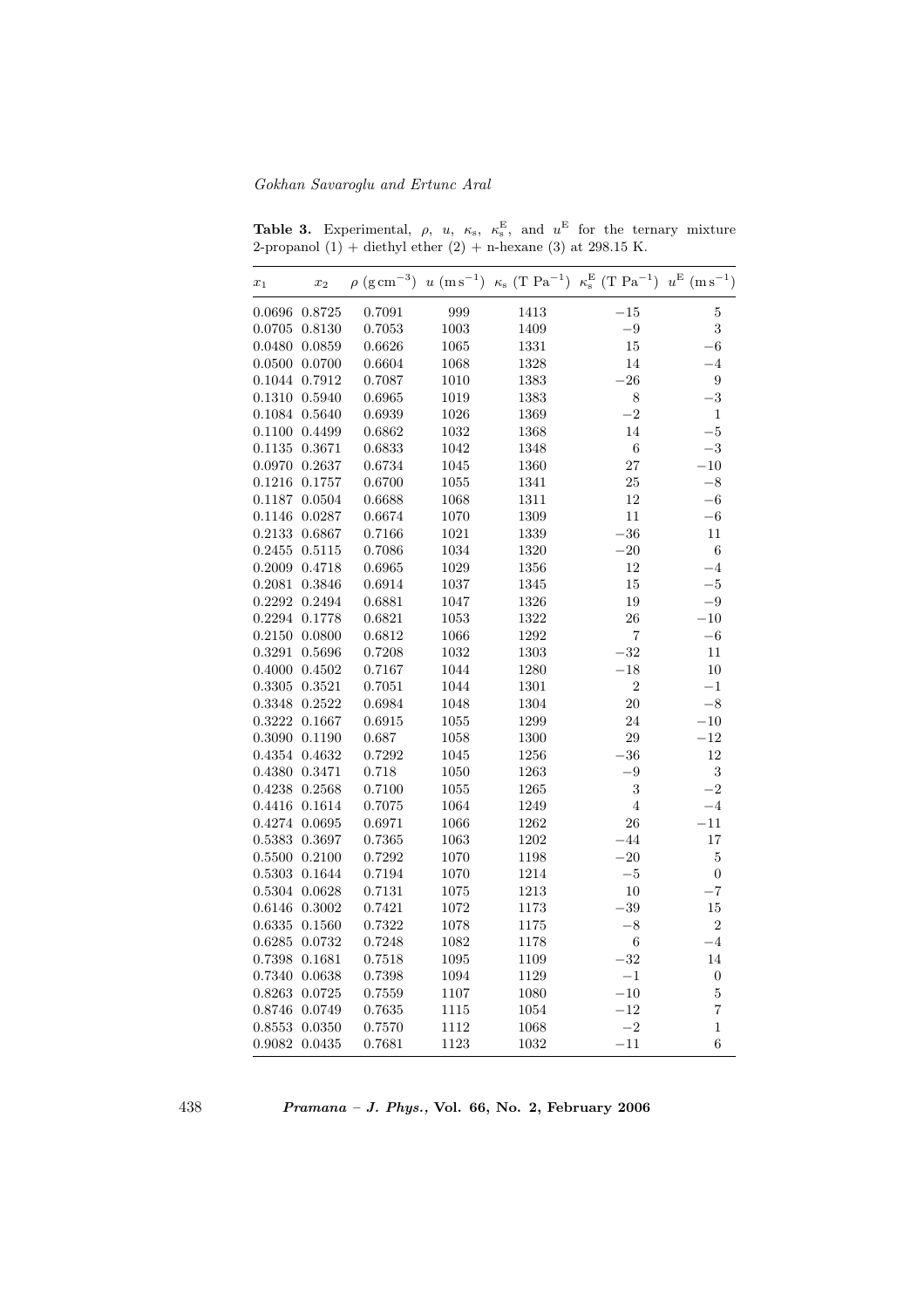Laplace equation:

$$
\kappa_{\rm s} = \frac{1}{\rho u^2}.\tag{1}
$$

The excess is entropic compressibilities,  $\kappa_s^E$ , were estimated by means of the equation:

$$
\kappa_{\rm s}^{\rm E} = \kappa_{\rm s} - \kappa_{\rm s}^{\rm id},\tag{2}
$$

where the isentropic compressibilities for the ideal mixture,  $\kappa_s^{\text{id}}$ , was calculated by the following relation [20,21]:

$$
\kappa_{\rm s}^{\rm id} = \sum_{i=1}^{n} \phi_i \left\{ \kappa_{\rm s,i} + \frac{T V_i (\alpha_i)^2}{C_{\rm p,i}} \right\} - \frac{T \left( \sum_{i=1}^{n} x_i V_i \right) \left( \sum_{i=1}^{n} \phi_i \alpha_i \right)^2}{\sum_{i=1}^{n} x_i C_{\rm p,i}}.
$$
 (3)

 $\phi_i$  is defined by the relation:

$$
\phi_i = \frac{x_i V_i}{\left(\sum_i x_i V_i\right)}.\tag{4}
$$

 $V_i$ ,  $\alpha_i$  and  $C_{p,i}$  are molar volume, cubic expansion coefficient, and the molar heat capacity of pure components, respectively.

The excess speed of sound,  $u^{\text{E}}$ , is estimated in binary and ternary mixtures using the following expression:

$$
u^{\mathcal{E}} = u - u^{\text{id}} = u - (\rho^{\text{id}} \kappa_s^{\text{id}})^{-1/2},\tag{5}
$$

where  $\rho^{\text{id}}$  is the density of the corresponding ideal mixture [22].

$$
\rho^{\rm id} = \sum_{i} \phi_i \rho_i. \tag{5a}
$$

These calculated properties, isentropic compressibilities,  $\kappa$ <sub>s</sub>, excess isentropic compressibilities,  $\kappa_s^{\rm E}$ , and excess speed of sound,  $u^{\rm E}$ , for the binary and the ternary mixtures are given in tables 2 and 3.

Excess isentropic compressibilities,  $\kappa_s^{\text{E}}$ , and excess speed of sound,  $u^{\text{E}}$ , of the binary mixtures were fitted to a Redlich–Kister equation [5]:

$$
\Delta Q = x(1-x) \sum_{k=0}^{m} A_k (2x-1)^k, \tag{6}
$$

where  $\Delta Q$  is  $\kappa_{\rm s}^{\rm E}$  or  $u^{\rm E}$ ,  $x_i$  is the mole faction of the component *i*,  $A_k$  is the polynomial coefficient,  $k$  is the number of polynomial coefficients, and  $m$  is the number of parameters.

The ternary excess and deviation magnitudes were fitted by means of the expression introduced by Cibulka [6].

*Pramana – J. Phys.*, Vol. 66, No. 2, February 2006  $439$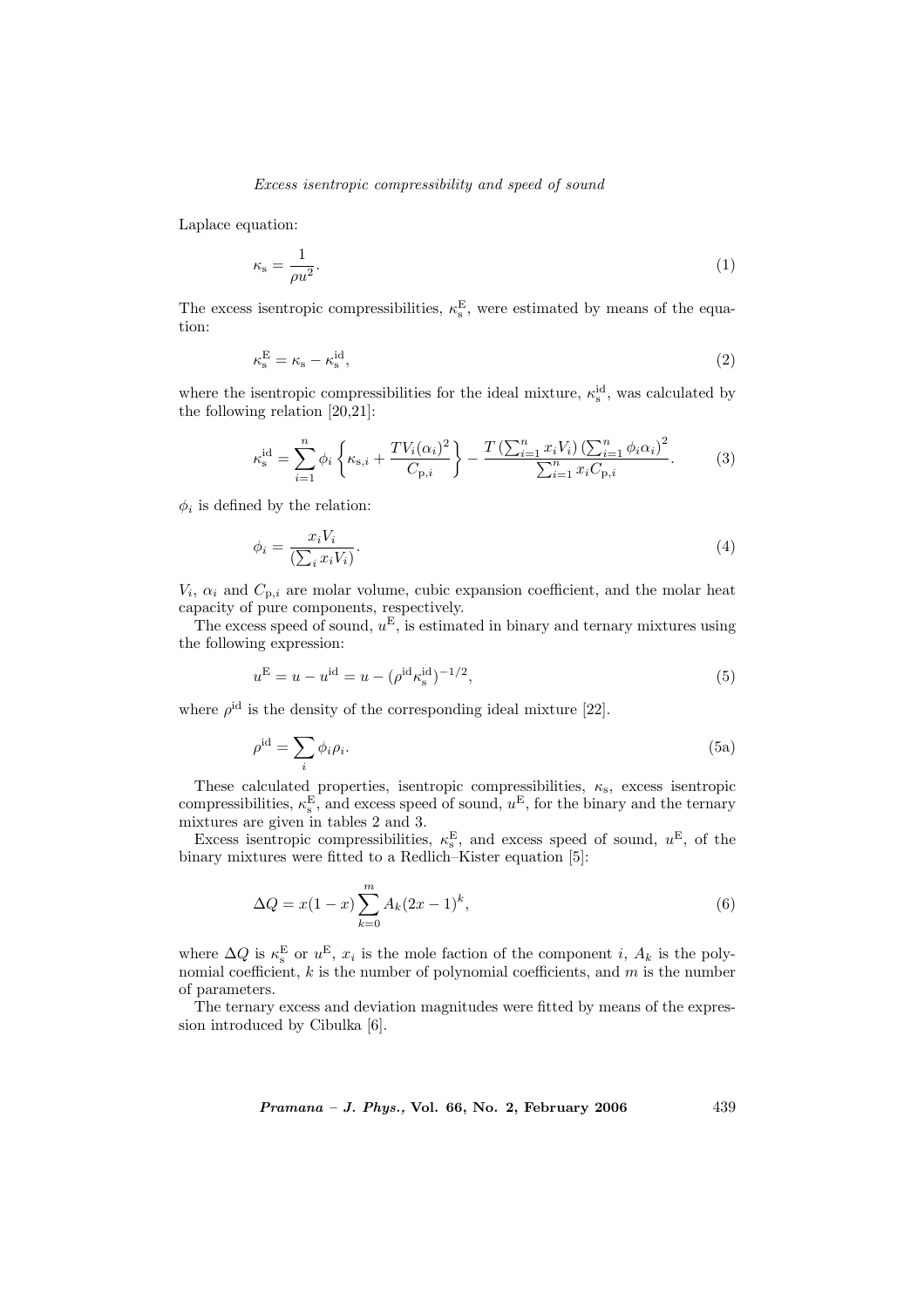Table 4. Values of the parameters  $A_i$  of the Redlich–Kister equation and  $C_i$ of Cibulka's equation, and the corresponding root mean square deviations  $\sigma$ , at 298.15 K.

| 2-Propanol $(1)$ + diethyl ether $(2)$                                                                                                                                                                             |                |  |                |                                  |
|--------------------------------------------------------------------------------------------------------------------------------------------------------------------------------------------------------------------|----------------|--|----------------|----------------------------------|
| $\kappa_s^E$ (T Pa <sup>-1</sup> ) $A_0 = -261.8$ $A_1 = -57.4$ $A_2 = 8.3$<br>$u^{E}$ (m s <sup>-1</sup> ) $A_0 = 98.1$ $A_1 = 51.5$ $A_2 = -29.1$ $A_3 = -10.1$ $\sigma = 0.4$                                   | $A_4 = 91.4$   |  |                | $\sigma = 1.3$                   |
| 2-Propanol $(1)$ + n-hexane $(3)$                                                                                                                                                                                  |                |  |                |                                  |
| $\kappa_{\rm s}^{\rm E}$ (T Pa <sup>-1</sup> ) $A_0 = 49.3$ $A_1 = -107.8$ $A_2 = 233.1$ $A_3 = 143.3$ $\sigma = 1.4$                                                                                              | $A_4 = -434.0$ |  |                |                                  |
| $u^{E}$ (m s <sup>-1</sup> ) $A_0 = -35.2$ $A_1 = 35.1$ $A_2 = -56.2$ $A_3 = -30.1$ $\sigma = 0.2$                                                                                                                 | $A_4 = 112.9$  |  |                |                                  |
| Diethyl ether $(2) + n$ -hexane $(3)$                                                                                                                                                                              |                |  |                |                                  |
| $\kappa_{\rm s}^{\rm E}$ (T Pa <sup>-1</sup> ) <sup>a</sup> $A_0 = 120.6$ $A_1 = 24.0$ $A_2 = 4.6$<br>$u^{E}$ (m s <sup>-1</sup> ) <sup>b</sup> $A_0 = -44.2$ $A_1 = 0.1$ $A_2 = 6.3$ $A_3 = -41.3$ $\sigma = 0.3$ | $A_4 = -45.7$  |  | $\sigma = 0.2$ |                                  |
| 2-Propanol $(1)$ + diethyl ether $(2)$ + n-hexane $(3)$                                                                                                                                                            |                |  |                |                                  |
| $\kappa_{\rm s}^{\rm E}$ (T Pa <sup>-1</sup> ) $C_1 = 9.3$ $C_2 = 2.9$ $C_3 = -19.3$<br>$u^{E}$ (m s <sup>-1</sup> ) $C_1 = -130.6$ $C_2 = -305.5$ $C_3 = 495.7$                                                   |                |  |                | $\sigma = 8.4$<br>$\sigma = 2.4$ |

<sup>a</sup>Obtained from literature [1];  $<sup>b</sup>$  calculated from literature data [1].</sup>

$$
\Delta_{123} = \Delta Q_{12} + \Delta Q_{13} + \Delta Q_{23} + x_1 x_2 (1 - x_1 - x_2)(C_1 + C_2 x_1 + C_2 x_2),
$$
\n(7)

where  $\Delta Q$  is  $\kappa_{\rm s}^{\rm E}$  or  $u^{\rm E}$ ,  $\Delta Q = \Delta Q_{12} + \Delta Q_{13} + \Delta Q_{23}$  (with  $\Delta Q$  having the same expression as of eq. (6)) and  $C_i$  are adjustable coefficients.  $C_i$  was obtained by the method of least squares along with the corresponding root mean square deviations, σ. The coefficients  $A_k$  of eq. (6) and adjustable parameters  $C_i$  of eq. (7), are presented in table 4.

The root mean square deviations were calculated using the expression

$$
\sigma = \left[\frac{\sum_{i}^{N} (Z_{\text{exp}} - Z_{\text{pred}})^2}{N}\right]^{1/2},\tag{8}
$$

where  $Z$  is the value of the property and  $N$  is the number of experimental data.

The excess isentropic compressibilities,  $\kappa_s^{\text{E}}$ , and excess speed of sound,  $u^{\text{E}}$ , on the composition of 2-propanol + diethyl ether and 2-propanol + n-hexane at 298.15 K are plotted in figures 1a and 1b respectively. The curves of constant belonging to both  $\kappa_{\rm s}^{\rm E}$  and  $u^{\rm E}$  for the ternary system are shown in figure 2. The ternary contributions of eq. (7) to  $\kappa_{\rm s}^{\rm E}$  and  $u^{\rm E}$  are represented in figures 3a and 3b, respectively.

The excess isentropic compressibilities,  $\kappa_s^{\rm E}$ , are positive over the entire composition for 2-propanol  $+$  n-hexane and diethyl ether  $+$  n-hexane; these excess properties are negative over the entire composition for 2-propanol + diethyl ether.

440 **Pramana – J. Phys., Vol. 66, No. 2, February 2006**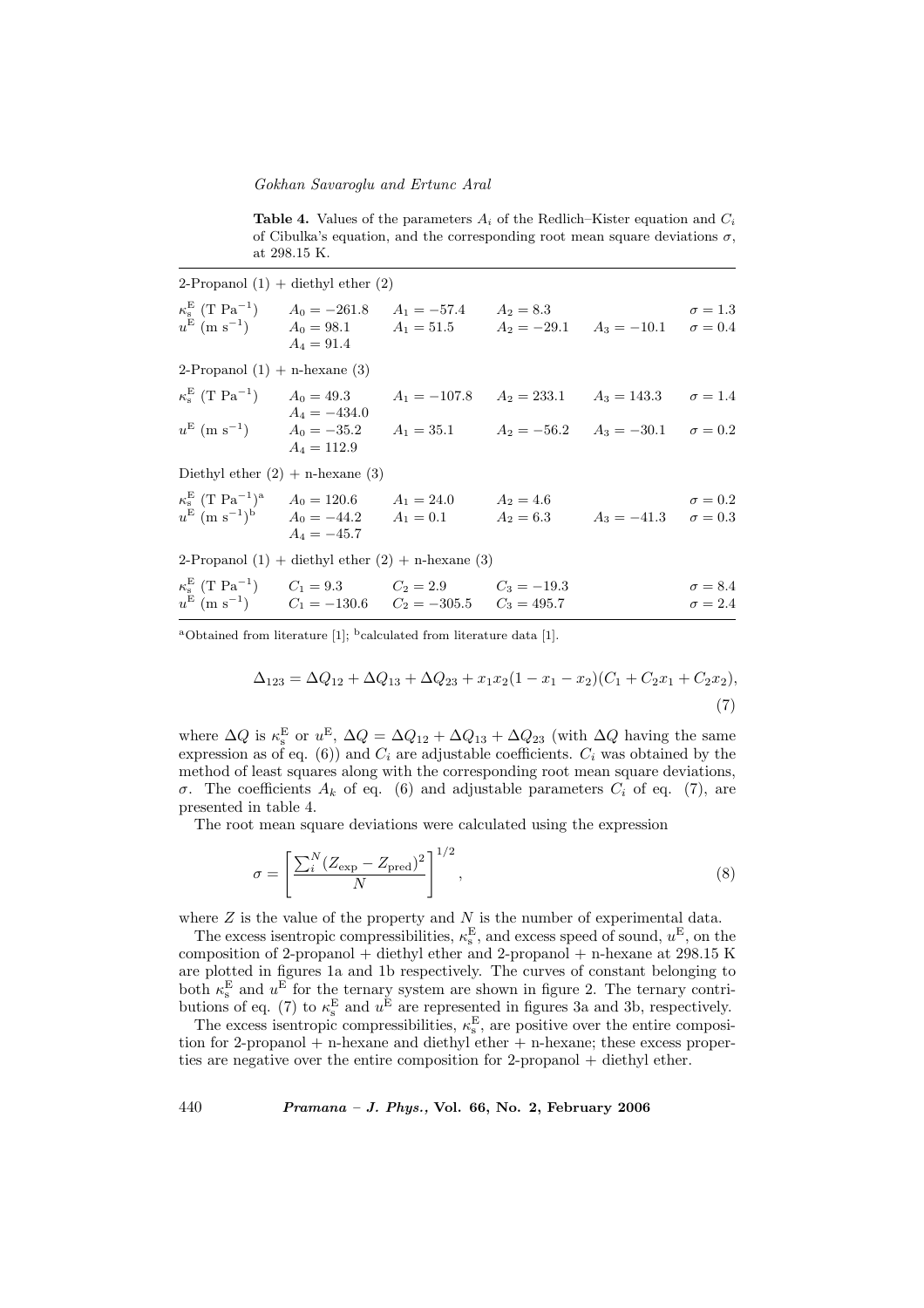



**Figure 1.** (a) Excess is entropic compressibilities,  $\kappa_s^{\text{E}}$ , and (b) excess speed of sound,  $u^{\text{E}}$ , for the binary mixtures at 298.15 K: 2-propanol (1) + diethyl ether (2) ( $\circ$ ), 2-propanol (1) + n-hexane (3) ( $\Box$ ), ( $\Box$ ) Redlich–Kister's correlation.

For the same binary mixtures, excess speed of sound,  $u^{\text{E}}$ , is negative over the entire composition range for 2-propanol  $+$  n-hexane and diethyl ether  $+$  n-hexane and it is positive over the complete mole fraction range for 2-propanol + diethyl ether.

## 4. Theoretical

The empirical and semi-empirical theories of Jacobson, Schaaff, Nomoto, Van Deal and Junjie were used to obtain the speed of sound in the ternary and constituent binary liquid mixtures.

4.1 The Jacobson's free length theory  $(FLT)$  [7,8]

$$
u_{\rm m} = \frac{K}{L \rho_{\rm m}^{1/2}}.\tag{9}
$$

Pramana - J. Phys., Vol. 66, No. 2, February 2006 441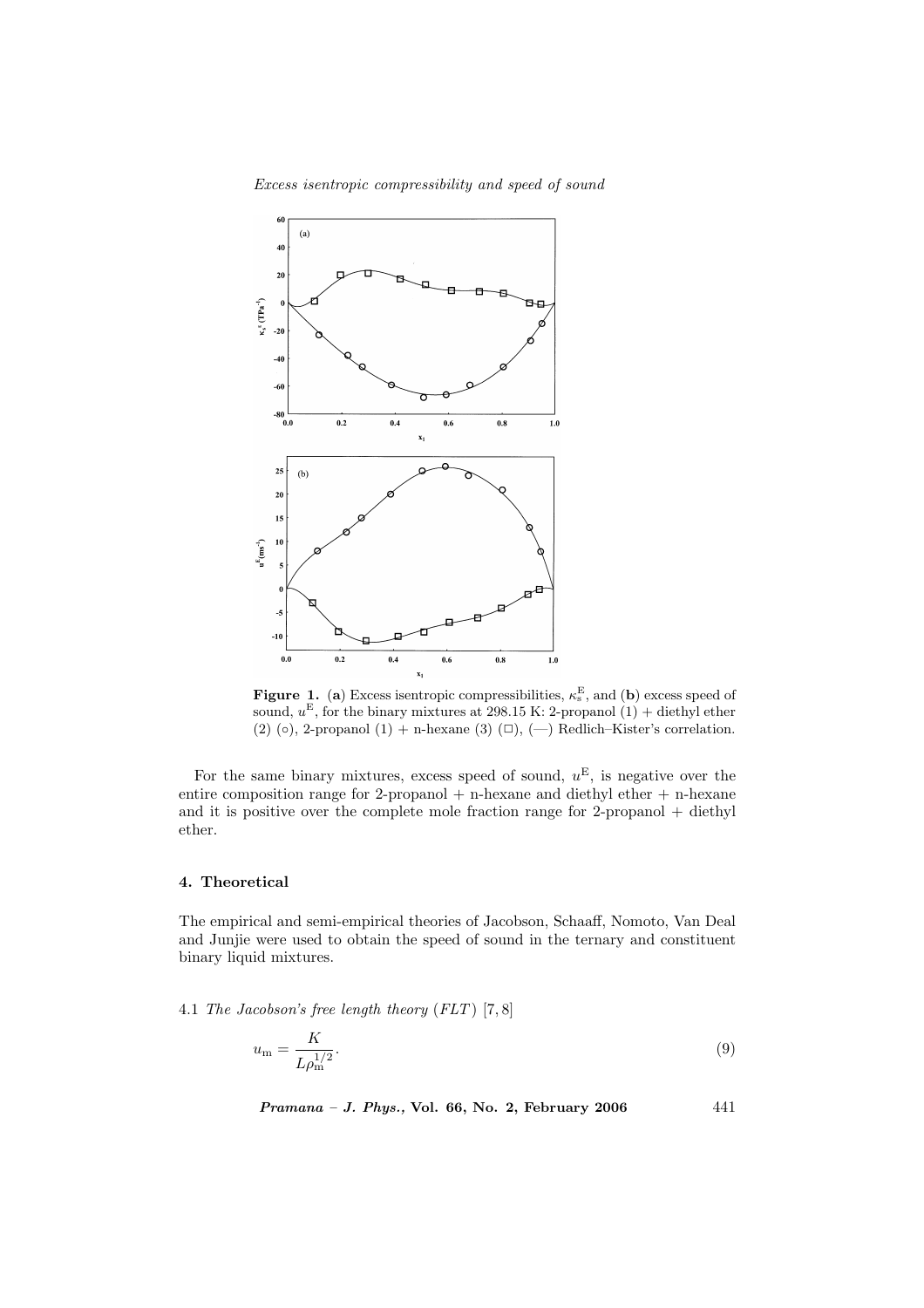

**Figure 2.** Curves of constant: (a) excess is entropic compressibilities,  $\kappa_s^{\rm E}$  and (b) excess speed of sound,  $u^{E}$  (m s<sup>-1</sup>) for 2-propanol (1) + diethyl ether (2) + n-hexane (3) at 298.15 K.



Figure 3. Curves of constant ternary contributions to: (a) excess isentropic compressibilities,  $\kappa_s^{\text{E}}$ , (b) excess speed of sound,  $u^{\text{E}}$ , at 298.15 K for 2-propanol  $(1)$  + diethyl ether  $(2)$  + n-hexane  $(3)$ .

Here, K is a temperature dependent constant whose value at 298.15 K is 625,  $\rho_{\rm m}$ is the density of the mixture and  $L$  is the free length of the mixture. Here

$$
L = \frac{2\left((1/\rho) - \sum_{i=1}^{3} (w_i V_{0i}/M_i)\right)}{\sum_{i=1}^{3} (w_i Y_i/M_i)},
$$
\n(9a)

where  $M_i$  is the molecular weight of component i,  $w_i$  is the weight fraction of component i,  $Y_i$  and  $V_{0i}$  are the surface area per mole and the molar volumes at absolute zero of temperature of component *i*, respectively.  $Y_i$  and  $V_{0i}$  are given by

$$
Y = (36\pi N_{A}V_{0i}^{2})^{1/3},\tag{9b}
$$

$$
V_{0i} = V_T (1 - T/T_c)^{0.3},\tag{9c}
$$

442 Pramana – J. Phys., Vol. 66, No. 2, February 2006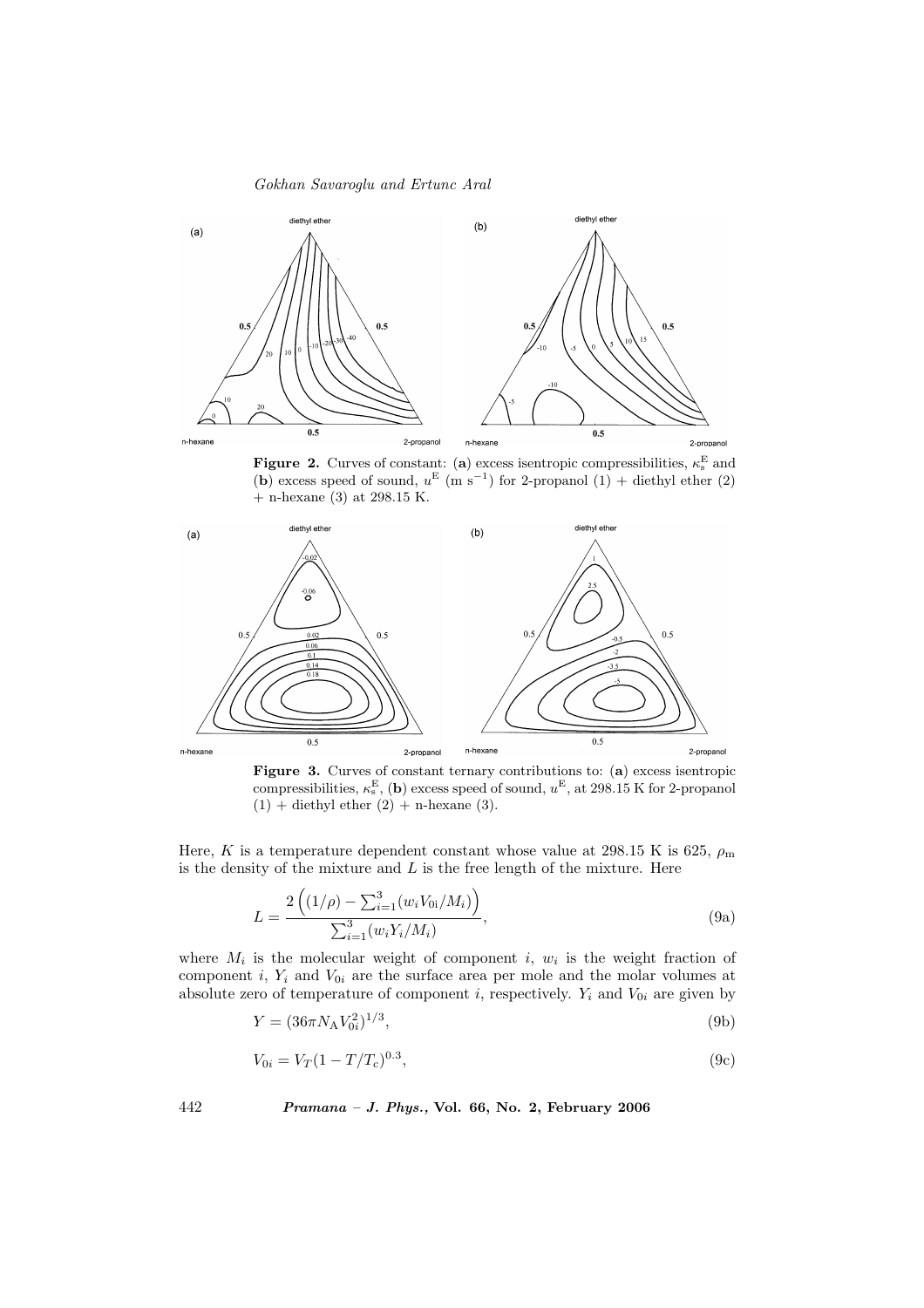where  $V_T$  and  $T_c$  are respectively the molar volume of a pure component at temperature  $T$  K and the critical temperature.

4.2 Schaaff 's collision factor theory [9]

$$
u_{\rm m} = u_{\infty} \frac{\left(\sum_{i=1}^{3} x_i s_i\right) \left(\sum_{i=1}^{3} x_i B_i\right)}{V_{\rm m}},\tag{10}
$$

where  $u_{\infty} = 1600$  m/s,  $s_i$  is the space filling factor of component *i* in the mixture.  $V<sub>m</sub>$ , the molar volume of the mixture, can be evaluated as

$$
V_{\rm m} = \frac{\sum_{i=1}^{3} x_i M_i}{\rho_{\rm m}},
$$
\n(10a)

where  $x_i$  is the mole fraction.  $B_i$ , the actual volume of the molecule per mole of component i, can be evaluated as

$$
B = 4/3\pi r^3 N_A,\tag{10b}
$$

where  $N_A$  is the Avogadro's number and r is the molecular radius of the pure component. Molecular radius is calculated as

$$
r = \left[\frac{3b}{16\pi N}\right]^{1/3},\tag{10c}
$$

where *b* is the Van der Waals constant.

## 4.3 Nomoto's relation [10]

$$
u_{\rm m} = \left[\frac{\sum_{i=1}^{3} x_i R_i}{\sum_{i=1}^{3} x_i V_i}\right]^3,
$$
\n(11)

where  $R_i$  and  $V_i$  are respectively the molar sound velocity and molar volume of component  $i$  in the mixture.

4.4 Van Deal's ideal mixing relation [11]

$$
\left[\frac{1}{\sum_{i=1}^{3} x_i M_i}\right] \frac{1}{u_m^2} = \sum_{i=1}^{3} \frac{x_i}{M_i u_i^2},\tag{12}
$$

where  $M_i$  and  $u_i$  are respectively the molecular weight and speed of sound of the component i.

$$
Pramana - J. Phys., Vol. 66, No. 2, February 2006 \qquad \qquad 443
$$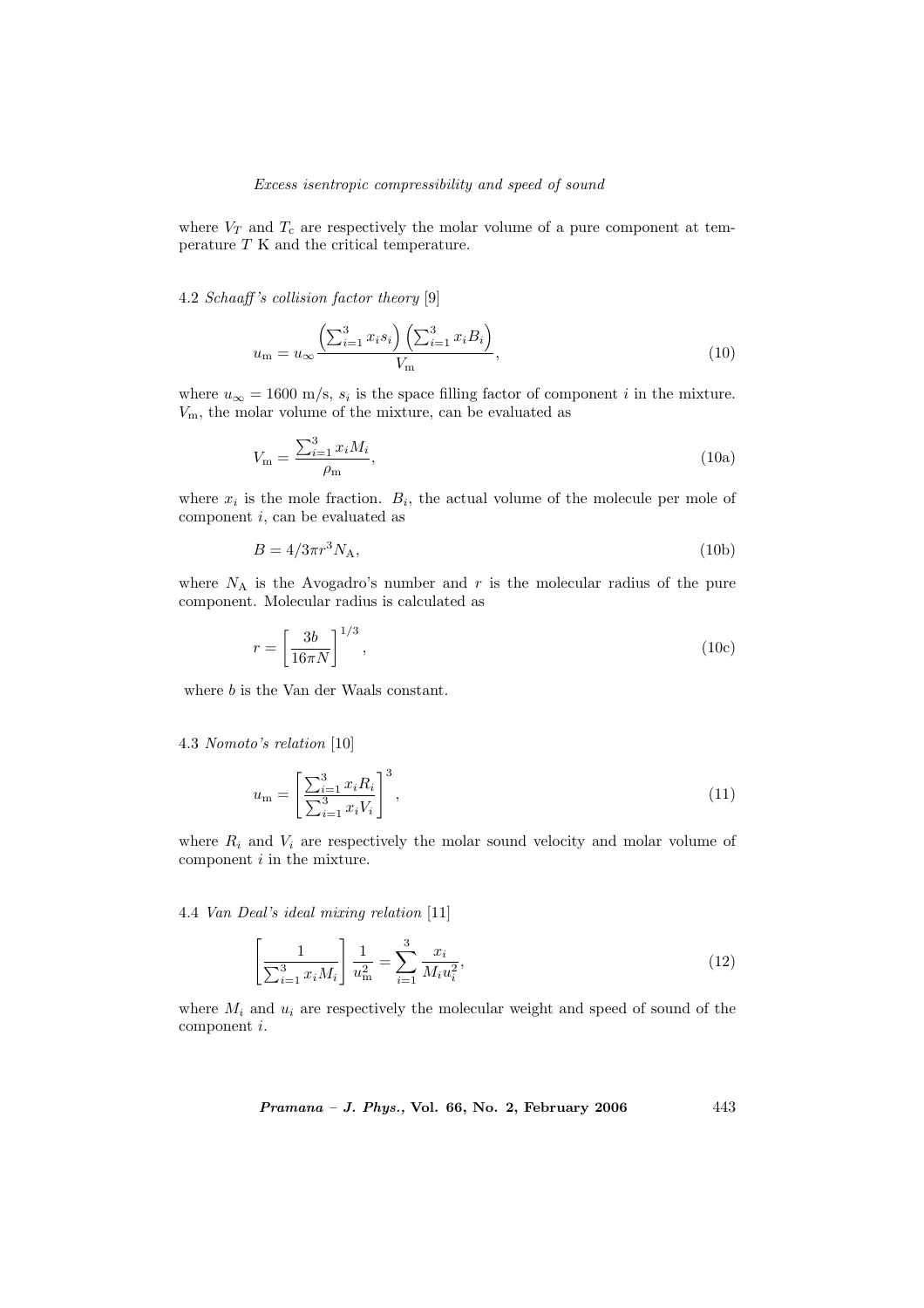#### 4.5 Junjie's relation [12]

$$
u_{\rm m} = \frac{\sum_{i=1}^{3} (x_i V_i)}{\sum_{i=1}^{3} (x_i M_i)^{1/2} \left[ \sum_{i=1}^{3} (x_i V_i / \rho_i u_i^2) \right]^{1/2}}.
$$
\n(13)

The root mean square deviation relative  $(RMSD<sub>r</sub>)$  between the experimental and calculated speed of sound and the isentropic compressibilities for FLT, CFT, NR, IMR is defined by the equation:

$$
RMSD_r = \left[\frac{1}{m} \sum \left(\frac{Z^{\text{teor}} - Z^{\text{exp}}}{Z^{\text{exp}}}\right)^2\right]^{1/2},\tag{14}
$$

where  $m$  is the number of experimental points and  $Z$  is the value of the property.

Table 5 comprises the root mean square deviation relative to the speed of sound obtained by Jacobson's free length theory (FLT), Schaaff's collision factor theory (CFT), Nomoto's relation (NR), Van Deal's ideal mixing relation (IMR) and Junjie's relation (JR). A critical examination of table 5 shows that for the 2-propanol + diethyl ether mixture, minimum RMSD<sup>r</sup> is observed in the case of IMR, followed by CFT, NR, FLT and JR. For 2-propanol + n-hexane mixture, IMR predicts the data with minimum RMSD<sub>r</sub> followed by JR, NR, CFT and FLT. For the diethyl ether +n-hexane mixture, again IMR predicts the estimation of speed of sound with minimum  $RMSD_r$ , followed by FLT, CFT, JR and NR. For 2-propanol + diethyl ether  $+$  n-hexane, speed of sound predicted by IMR and JR show minimum  $RMSD_r$ followed by CFT and NR, while maximum deviations are observed from FLT. Thus, the estimation of the speed of sound in all the presently investigated binary mixtures and the ternary mixture by IMR is reasonably well. The assumption for the formation of the ideal mixing relation is that, the ratio of specific heats of ideal mixtures and the volumes are also equal [23]. IMR makes accurate predictions of the speed of sound in all the studied binary mixtures and the ternary mixture.

## 5. Conclusion

For the 2-propanol + diethyl ether mixture, negative values of excess isentropic compressibilities,  $\kappa_s^{\text{E}}$ , and positive values of the excess speed of sound,  $u^{\text{E}}$ , are

|                                                         | $RMSD_r$ (%)     |           |              |                  |              |  |
|---------------------------------------------------------|------------------|-----------|--------------|------------------|--------------|--|
| 298.15 K                                                | $u_{\text{FIT}}$ | $uc$ $FT$ | $u_{\rm NR}$ | $u_{\text{IMR}}$ | $u_{\rm JR}$ |  |
| 2-Propanol $(1)$ + diethyl ether $(2)$                  | 0.8              | 0.3       | 0.4          | 0.2              | 1.2          |  |
| 2-Propanol $(1)$ + n-hexane $(2)$                       | 2.9              | 1.7       | 1.6          | 1.1              | 1.1          |  |
| Diethyl ether $(2) + n$ -hexane $(3)^a$                 | 0.3              | 0.4       | 0.9          | 0.2              | 0.8          |  |
| 2-Propanol $(1)$ + diethyl ether $(2)$ + n-hexane $(3)$ | 1.7              | 1.2       | 1.2          | 0.8              | 0.8          |  |

Table 5. Root mean square deviation relative to the predicted speed of sound by means of FLT, CFT, NR, IMR and JR theories.

<sup>a</sup>Calculated from literature data [1].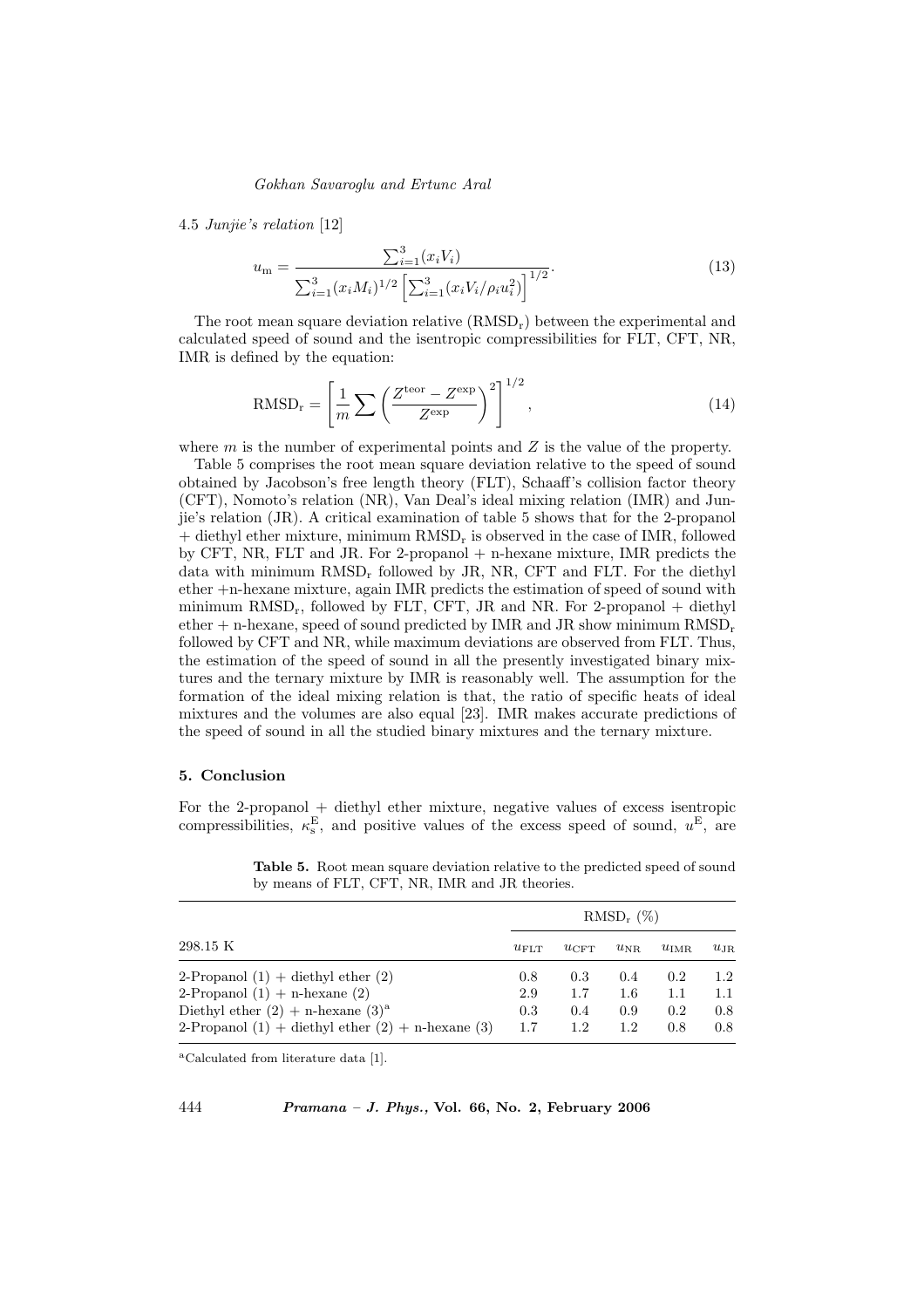explained by the interactions between 2-propanol and diethyl ether. The magnitude and sign of excess isentropic compressibilities are reflections of the type of interaction taking place in the mixture. These interactions are proposed to occur via complex formation between the two species or  $n-\pi$  interaction. Diethyl ether has been known to participate in cross-association effect with the hydrogen present in alcohol. Positive values of excess isentropic compressibilities,  $\kappa_s^{\rm E}$ , and negative values of the excess speed of sound,  $u^E$ , for diethyl ether + n-hexane and 2-propanol  $+$  n-hexane mixtures give a more packing effect in 2-propanol  $+$  diethyl ether mixture. Some information about diethyl ether + n-hexane mixture has been published previously  $[1]$ . The effective packing is less when the mixture is 2-propanol  $+$  diethyl ether, than when the mixture is diethyl ether + n-hexane because the effective packing is less when the length of chain of 2-propanol is higher. For 2-propanol + n-hexane mixture, the accommodation effect of n-hexane molecules is stronger than the dissociation of hydrogen bonding, or self-association in 2-propanol except for the mixture with low 2-propanol mole fraction.

For the ternary mixture the observed values of the excess isentropic compressibilities,  $\kappa_s^{\text{E}}$ , and the excess speed of sound,  $u^{\text{E}}$ , could be explained in terms of the same effects as a function of the mole fraction of the components.

#### References

- [1] J Canosa, A Rodriguez and J Tojo, *Fluid Phase Equilibria* 156, 57 (1999)
- [2] A Rodriguez, J Canosa and J Tojo, J. Chem. Thermodyn. 31, 1009 (1999)
- [3] T M Letcher and P U Govender, Fluid Phase Equilibria 140, 207 (1997)
- [4] A Arce, E Rodil and A Soto, *J. Chem. Eng. Data* **42**, 721 (1997)
- [5] O Redlich and A T Kister, Ind. Eng. Chem. 40, 345 (1948)
- [6] I Cibulka, Coll. Czech. Comm. 47, 1414 (1982)
- [7] B Jacobson, *J. Chem. Phys.* **6**, 927 (1952)
- [8] B Jacobson, Acta Chem. Scand. 6, 1485 (1952)
- [9] W Schaafs, *Molekularakustik* (Springer-Verlag, Berlin, Göttingen, Heidelberg, Germany, 1963)
- [10] O Nomoto, *J. Phys. Soc.* **13**, 1528 (1958)
- [11] W Van Deal and E Vageel, Proc. First International Conference on Calorimetry and Thermodynamics (Warsaw, 1969) p. 556
- [12] Z Junjie, J. Chem. Univ. Sci. Tech. 14, 298 (1984)
- [13] G Savaroğlu and E Aral, Fluid Phase Equilibria 215, 253 (2004)
- [14] T M Letcher and N Deenadayalu, J. Chem. Eng. Data 45, 730 (2000)
- [15] A Arce, A Arce Jr, J Artinez-Ageitos, E Rodil and O Rodriguez, Fluid Phase Equilibria 170, 113 (2000)
- [16] T M Aminabhavi, M I Aralaguppi, S B Harogoppad and R H Balundgi, J. Chem. Eng. Data 38, 31 (1993)
- [17] M Dominguez, S Martin, J Santafe, H Artigas and F M Royo, Thermochimica Acta 381, 181 (2002)
- [18] J A Riddick, W B Bunger and T K Sokano, Organic solvents. Physical properties and methods of purification (Techniques of chemistry), 4th edition (Wiley/Interscience, New York, 1986) vol. 2